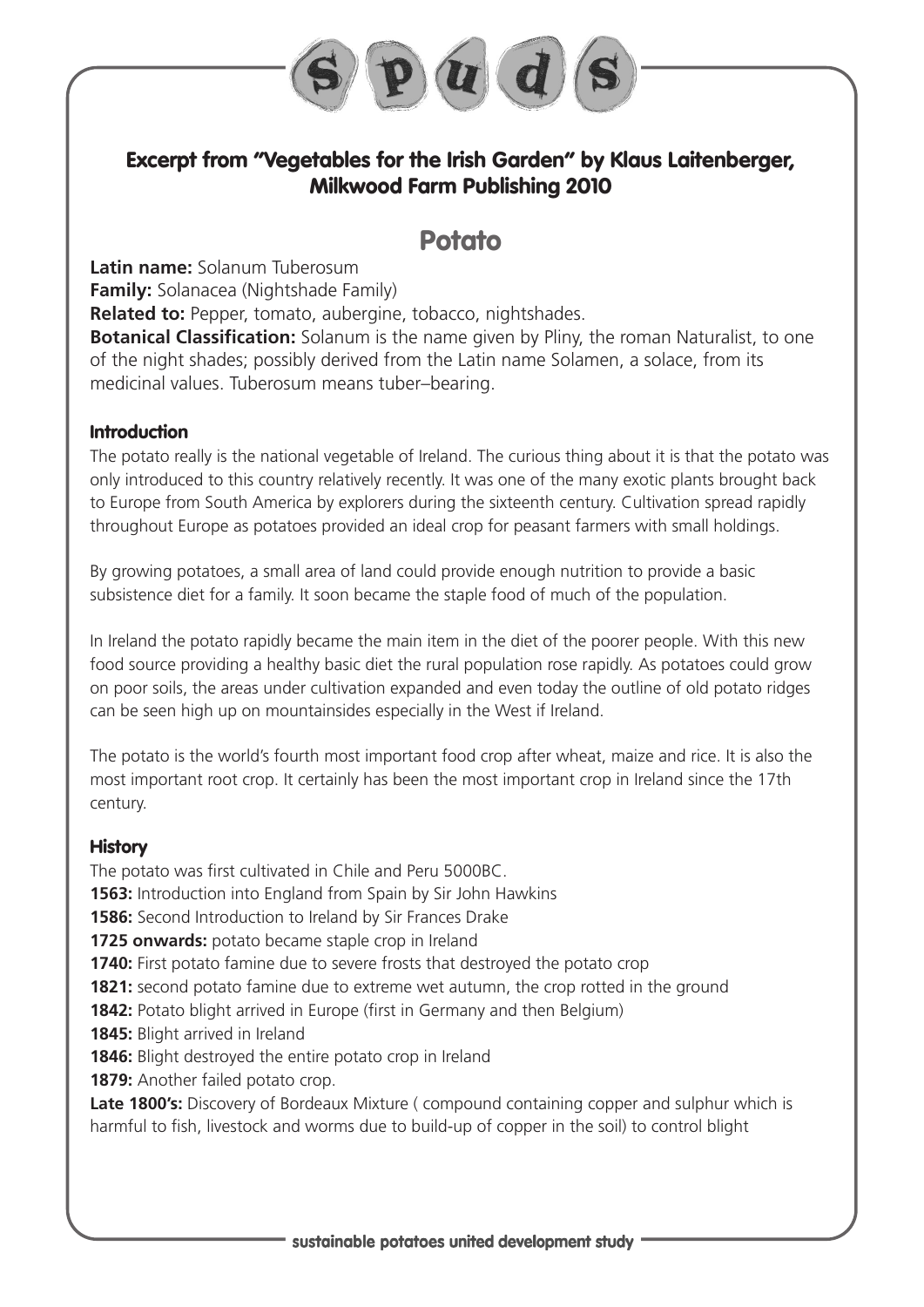

## **Types of potatoes**

Potatoes are classified according to their time of maturity:

- ◆ **First Early**
- ◆ **Second Early**
- ◆ **Early maincrop**
- Late maincrop

The early varieties grow much quicker but are lower yielding than maincrop potatoes. In most years they are also available to avoid blight (harvested before blight arrives). Maincrop potatoes produce a higher yield and can be stored over winter.

There are literally hundreds of varieties available. They come in various shapes (round, oval, knobbly), sizes, colours (red, white, blue, purple etc) and textures (waxy or floury). In Ireland the floury potatoes are much preferred.

## **Soil and site**

Potatoes prefer an open, sunny and frost free site. The soil should be fertile and free draining. Avoid low-lying frost pockets. They require a generous application of well decomposed compost or manure. However, if too much fresh manure is incorporated in spring the potatoes often "grow into leaf" at the expense of good tubers. This also makes them more susceptible to blight.

## **Planting**

In Ireland, potatoes are traditionally planted in lazy beds. Potatoes can either be planted in ridges (single row) or using a bed system (double row). If they are planted in ridges it is much easier to earth them up. Plant the seed tubers 10 to 15cm deep into fertile ground. Early potatoes can be chitted in order to get an earlier crop but in this case you may also get a setback from late frost.

## **Chitting**

Buy your early potatoes in February and place them in shallow trays (egg cartons) in a light frost free room. By mid March you will have strong sturdy little green shoots.

## **Planting times**

**First earlies:** mid march (St. Patrick's Day) **Second earlies: early April Maincrop:** mid to late April

In Ireland early potatoes were planted on St. Patrick's Day or on Good Friday. People believed the potatoes would be blessed and healthy. Another belief was to plant the potatoes when a man can stand naked in the potato patch (for the non-Irish people this means he takes his top off).

**Spacing Early potatoes:** Between plants: 25cm Between rows: 50 cm

**Maincrop potatoes:** Between plants: 35cm Between rows: 75 cm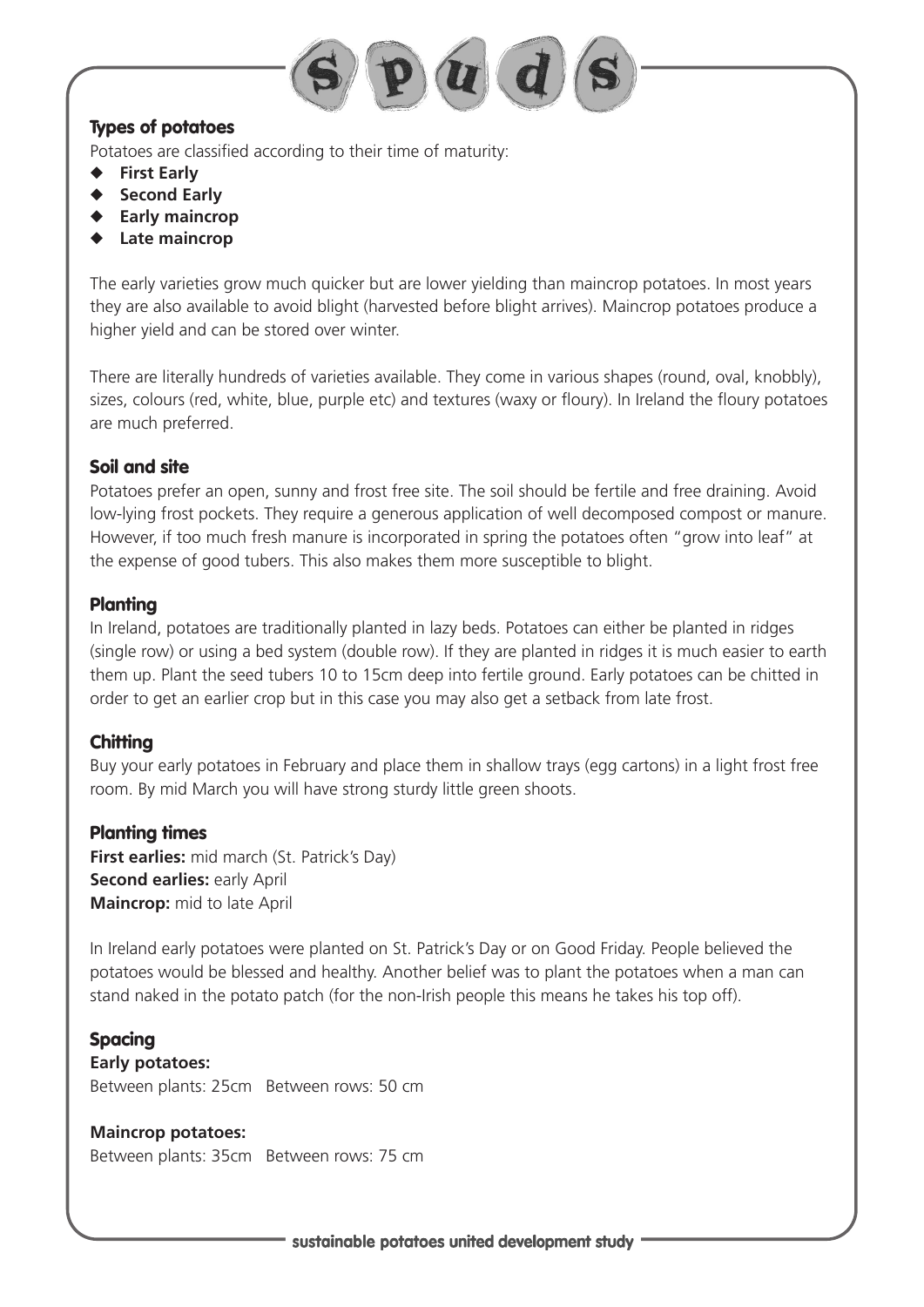

#### **Rotation**

Potatoes are susceptible to a wide range of diseases. Thus it is essential that they follow a strict rotation programme (minimum of 3 to 4 years).

#### **Plant Care**

In case there is a danger of frost and your potatoes shoots are just appearing you can protect them by earthing them up and covering the shoots with soil for protection. When the haulm (shoot) is about 20cm high you should earth them up again. Use a draw hoe and pull loose soil against the haulm. Cover roughly half of the stem (10cm).

#### **How much to grow?**

It is very difficult to guess how much land you need to grow all your potatoes. It depends how much you like them. In one garden we grew about 40sqm and that provided more than enough for a family of four from July until April. One square meter may yield 5 to 7 kg of potatoes

#### **Harvesting and storing**

Early potatoes can be harvested whenever you feel they are big enough. Some books recommend waiting until they form flowers but this is very dependant on the variety you grow. For example the 'Orla' variety does not flower at all in some years but they are still ready from July onwards. You can start digging one or two plants in late June to see how big they are. Never dig more than you need at the time as the tubers will not store well. The early crop should keep you going until October when you harvest the maincrop.

Maincrop potatoes should be left in the ground until October even if you had to cut the stalks off for blight control much earlier. The reason for this is that the skins have to mature. This would happen naturally if the haulms are dying back. If stored in boxes of sand in cool, frost free shed they will keep until April the following year.

It is important that you harvest all potatoes, even the smallest; otherwise they will become weeds for the following crop.

#### **Potential problems**

If you look at gardening books the list of potential potato troubles looks endless. The most common ones are:

#### **Frost Damage:**

Prevention: earth up shoots before a frost spell or delay planting

#### **Blackleg:**

The symptoms include blackening of the stem at ground level and the leaves turn yellow and wilt. The disease is worse on heavy ground during wet weather. There is no treatment for it. You should remove the diseased plants and burn them. The varieties Orla, Rooster and Charlotte are fairly resistant to Blackleg.

#### **Common Scab:**

The symptoms are scalpy patches on the potatoes. They are however, only on the skin, so the eating quality is not affected. The varieties Nadine, Golden Wonder and kind Edward have good resistance to scab.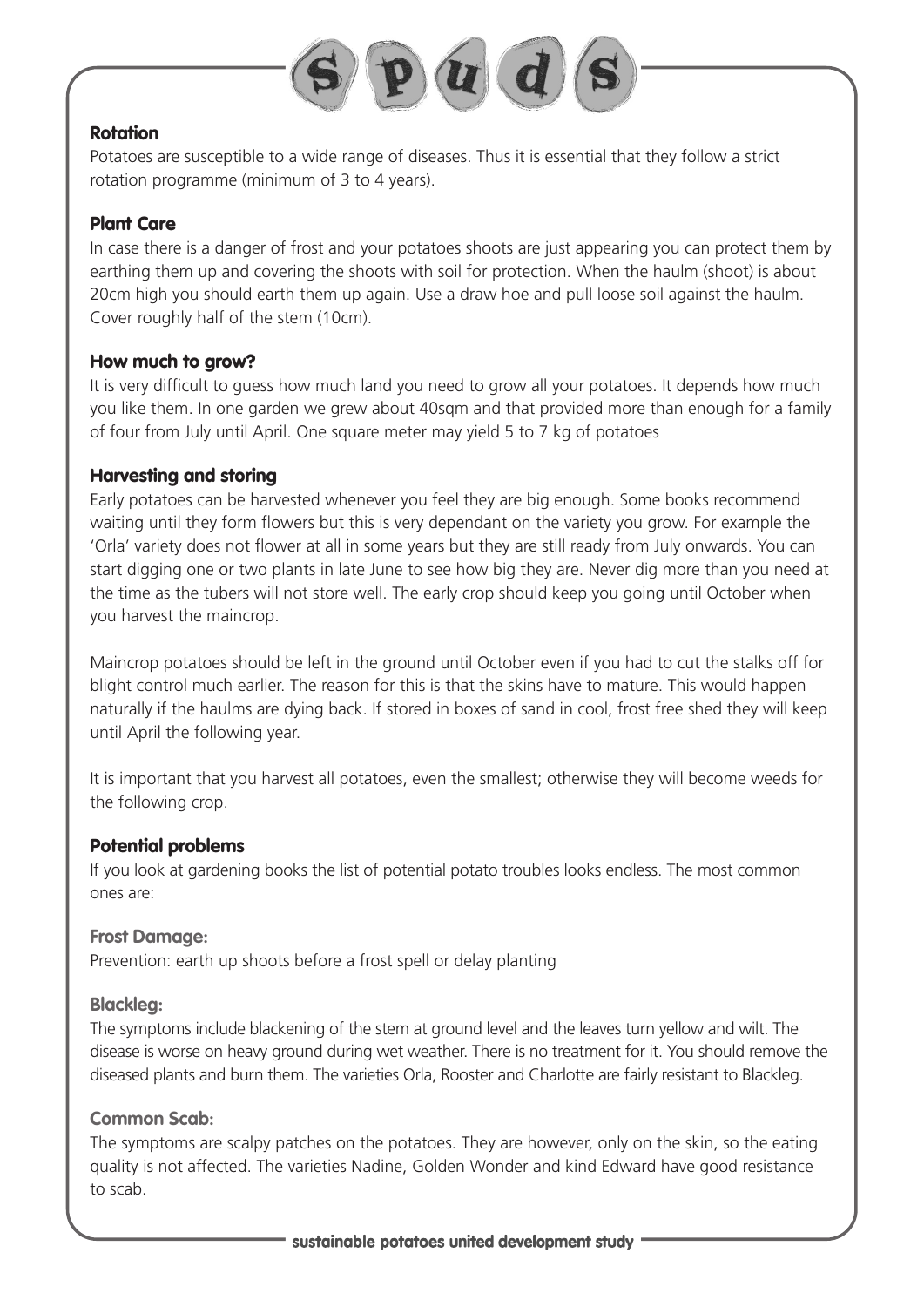

#### **Slugs:**

Slugs will move to your potatoes in late summer and eat little or big holes into the tubers. It is important to keep your plot well weeded and the potatoes earthed up to minimise the problem. Varieties such as Santé, Charlotte, Nicola and Romano are more resistant to slugs than others.

## **Potato Blight**

For the first two centuries after its arrival, potatoes flourished throughout Europe and there are no historical records of potato blight (Phytophtera infestants) affecting crop. The first incidence of blight was recorded in 1842 in Flanders in Belgium. Two years later in 1844 it first affected the crop in Ireland. Te following years saw a series of disastrous crop failures which resulted in a widespread famine in Ireland.

## **What is Potato Blight?**

Potato blight is a fungal disease which acts by attacking and killing the tissue of the leaves and tubers. The disease is spread by pores and it can destroy entire crops very quickly (within days in some cases). When a crop is affected by blight the first symptoms are small pale to dark green decaying spots on the leaves. Under certain conditions these grow rapidly into large, brown to black lesions often with yellowish green margin outside the affected area. On young plants, blight travels quickly down the leaf and may affect the tubers. On more mature plants the disease progresses much more slowly. This means that an outbreak of blight early in the growing season has a much more severe affect on the crop. When a potato is affected by blight, darkened areas appear on the skin and the flesh is discoloured by a reddish-brown rot. In addition to the disease travelling through the plant, tubers can become infect through their eyes, wounds and directly through the skin. Potatoes affected by blight are inedible.

## **Factors affecting the incidence of blight**

## **Susceptibility to blight is very dependant on a number of factors.**

- ◆ Temperature and relative humidity
- ◆ Research has identified the conditions required for an outbreak of potato blight. These are named after the scientists who discovered them and when they occur a blight warning is issued by authorities.
- $\blacklozenge$  A Beaumount Period occurs where there is a minimum temperature of 10 $\degree$ C and a minimum relative humidity if 75% for 48 hours.
- $\triangle$  A Smith period occurs where there is a minimum temperature of 10 $\degree$ C for 48 hours and minimum relative humidity of 90% for at least 11hours on each of two consecutive days.
- ◆ Rainfall

Heavy rainfall greatly increases the incidence of tuber blight. Rainwater is the most common way by which blight spores reach the soil to infect tubers. Heavy rainfall of at least 6mm over a short period is needed to wash blight spores down to the tubers to cause infection.

As the climatic conditions in Ireland especially in the West are ideal for the spread of blight – choosing a blight resistant variety is very important.